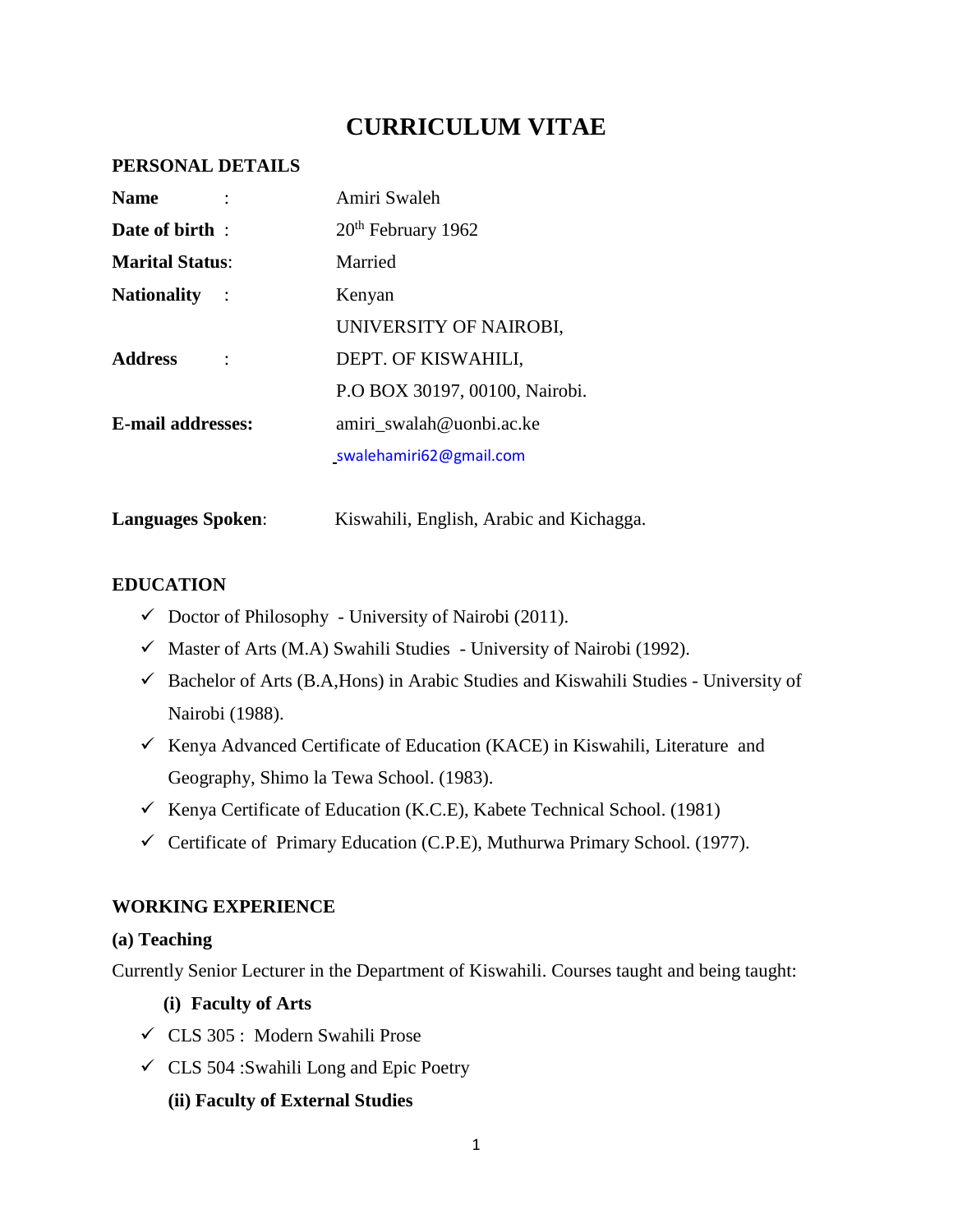- $\checkmark$  BSW 201: Modern Swahili Literary Texts
- $\checkmark$  BSW 203: Nadharia za Fasihi
- $\checkmark$  BSW 204: Nadharia za Fasihi II
- $\checkmark$  BSW 308 A : Nadharia za Fasihi Simulizi.
- $\checkmark$  BSW 308 B: Tanzu za Fasihi Simulizi

#### **(iii) School of Education**

- $\checkmark$  TKS 103: Early History of Kiswahili
- $\checkmark$  TKS 104 : Modern Development of Kiswahili
- $\checkmark$  TKS 303 : Literary Theory and Analysis
- $\checkmark$  TKS 306: Kiswahili Dialectology
- $\checkmark$  TKS 402 : Pre-20<sup>th</sup> Century Swahili Literature

#### **(iv) Dagoretti Multi-Purpose Centre (2011 to date)**

 $\checkmark$  Teaching Basic Kiswahili Reading and Writing Skills to South Sudanese refugees

#### **(v) Kajiado Central School (Jan 1984- March 1985)**

Where I taught;

- $\checkmark$  Kiswahili to Forms 1 and 2
- Geography Forms 1 and 2

#### **(vi) Utange Extra-Mural Centre (Mombasa) (1982-1983)** where I taught

Kiswahili to Somali refugees and local adult learners

#### **(vii) Kabete Technical Extra-Mural Centre (1979-1981)**

where I taught**:**

- $\checkmark$  Kiswahili to Kenyan adult Learners and Rwandese, Congolese and Burundi refugees
- $\checkmark$  Geography to Kenyan adult Learners

# **(b) Worked as District Officer**,Provincial Administration,Office of The President,in Uasin Gishu and Turkana Counties (1989- 1990).

#### **POST GRADUATE PROJECT SUPERVISIONS**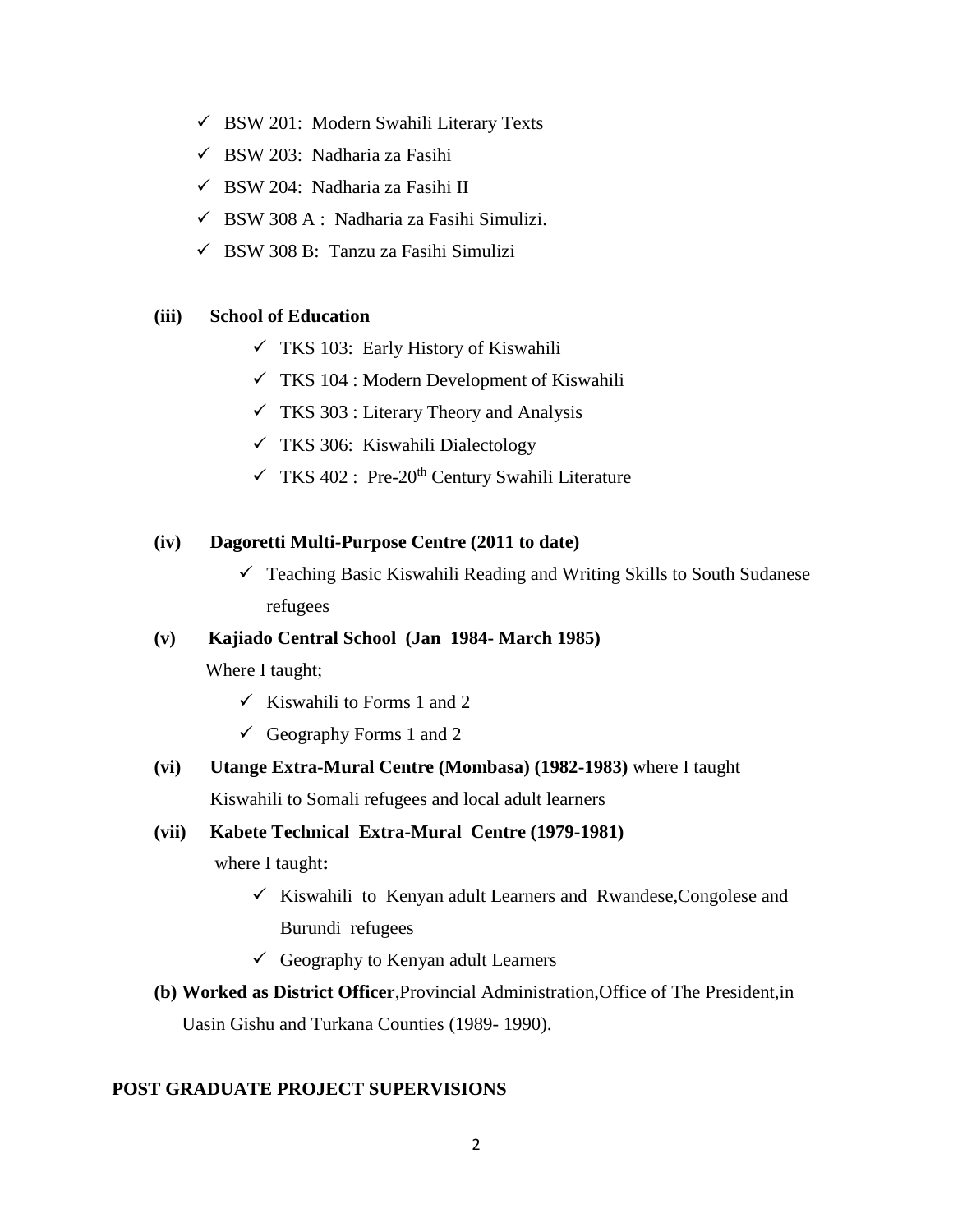#### **(a) Phd Degree (On going)**

- 'Uasi wa Ujumi Mweusi katika Nyimbo za Kisasa nchini Kenya' cosupervising with Dr. E M Mbuthia.
- $\checkmark$  'Usawiri wa Jinsia ya Kike katika Riwaya Teule za Kiswahili'.co-supervising with Prof. Kineene wa Mutiso.

#### (b) **Masters Degree**

- Maudhui na Mtindo katika *Utenzi wa Vita vya Uhud'* by Zipporah Kitiku.cosupervised with Prof. Rayya Timammy,2017.
- $\checkmark$  Jackline Kavivi Munyoki "Familia za Kiafrika katika Njia Panda : Mitagusano na Changamano za Usasa katika *Mhanga Nafsi Yangu* ya S. A. Mohamed ".Co-supervised with Dr. Zaja Omboga.2015.
- Queen Ndoni "Nafasi ya Mhusika wa Kike katika *Nasikia Sauti ya Mama*".Co-supervised with Prof. Mwenda Mbatiah.2015.
- $\checkmark$  Gladys W. Kinyua "Ukiukaji wa Mikakati ya Upole katika Mhanga Nafsi Yangu ".Co-supervised withMr. Josephat Gitonga.2015.
- Rita M. Magara " Motifu ya Safari katika Riwaya za Ken Walibora : *Siku Njema* na *Kidagaa Kimemwozea* ".Co-supervised with Prof. Kineene wa Mutiso,2015.
- $\checkmark$  Jacqueline Wanjiku Nyutu, "Mtindo katika Kazi za kubuni za Leonard Sanja.Co- supervised with Dr. E M Mbuthia.
- $\checkmark$  Jason Mogusu Nyambwogi ," Mikakati ya Upole na Uana : Tathmini ya *Natala* ",co-supervised with Prof. J. Habwe.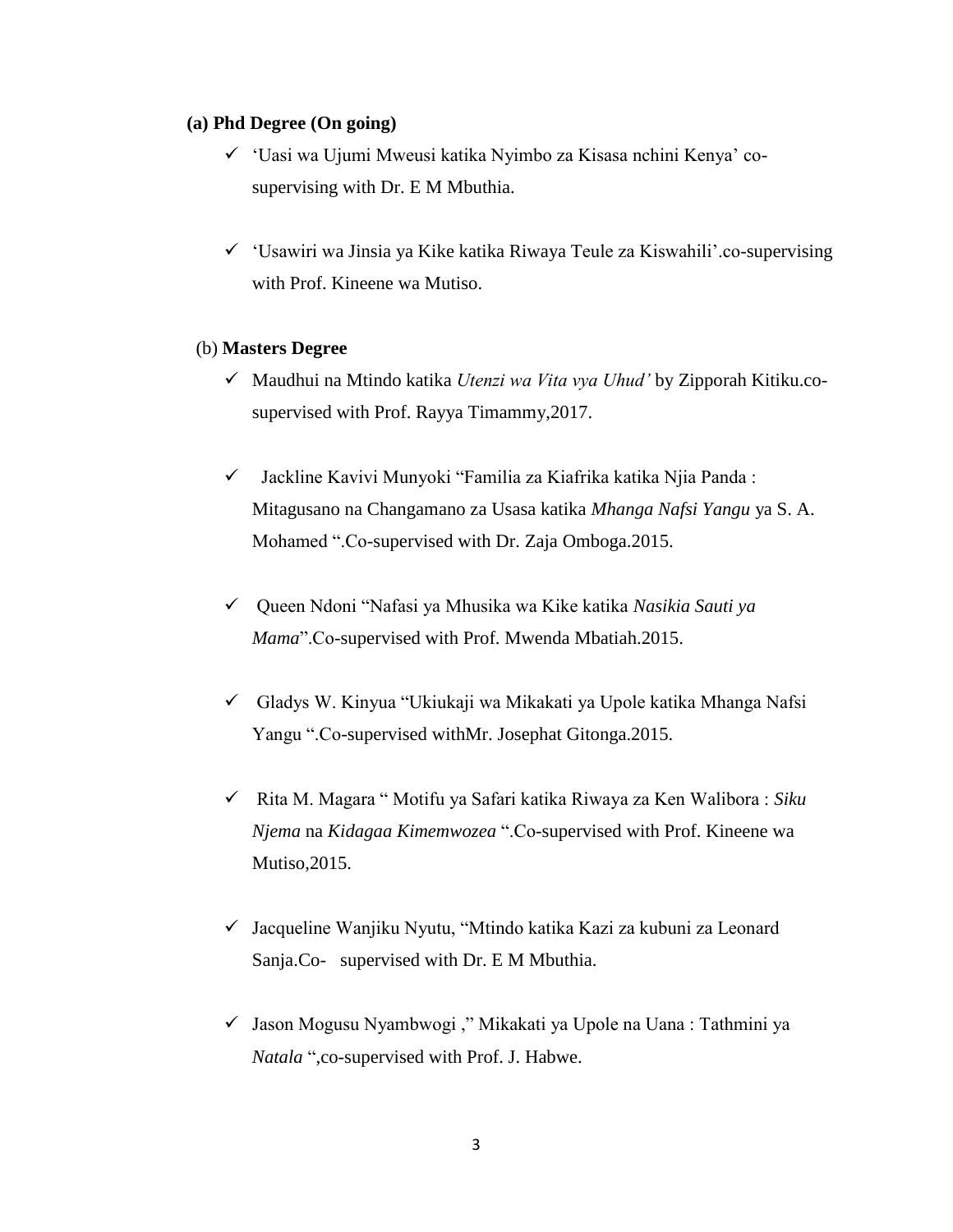- (vi) Adeline Ndanu Kimeu , " Maudhui ya Ukombozi katika *Wimbo Mpya* na *Msururu wa Usaliti* ", co-supervised with Dr E M Mbuthia**.**
- $\checkmark$  Kenneth N. Nyaosi- "Taswira ya Asasi ya Ndoa katika Riwaya mbili za Kiswahili *: Kiu* na *Msimu wa Vipepeo"*, co-supervised with Prof. Kithaka wa Mberia, Dept of Linguistics and Languages (2008).
- "Fani katika *Utenzi wa Ayubu"* by Reuben Mwilaria, co-supervised with Dr. Evans M.Mbuthia (2011).
- $\checkmark$  Ferinda K. Mugwika: "Dhana ya Uchimuzi katika uendelezaji wa Riwaya ya Kimajaribio ya *Mafamba",*Co-supervised with Dr.Zaja Omboga (2013).
- $\checkmark$  "Mchango wa Vijana kuleta mabadiliko chanya katika Tamthilia Teule za Kiswahili", by Kingera J.Kiarie, co- supervised with Dr. Mwenda Mbatia, (2012).
- "Ubainishi na Ukombozi wa Mwanamke katika Riwaya mbili za K.W Wamitila *Nguvu ya Sala* (1999) na *Dharau ya Ini",* (2007), co- supervised with Dr.Zaja Omboga.
- "Uhakiki wa maudhui Teule katika *Utendi wa Mikidadi na Mayasa*", by M Gatakaa Geoffrey, co-supervised with Dr.Kineene wa Mutiso. (2011).
- "Nafasi na Utambulisho wa Mwanamke katika *Natala* na *Kifo Kisimani",* by Keter E. Kipyegon co-supervised with Prof. Kineene wa Mutiso(2013).
- "Ujagina wa mwanamke katika *Pango*", by Muniu G. Githuci co- supervised with Dr. Hezron Mogambi (2013).
- " Usawiri wa Ndoa katika *Unaitwa Nani*?" ,by Karinge J. Co- supervised with Dr. Rayya Timammy (2013).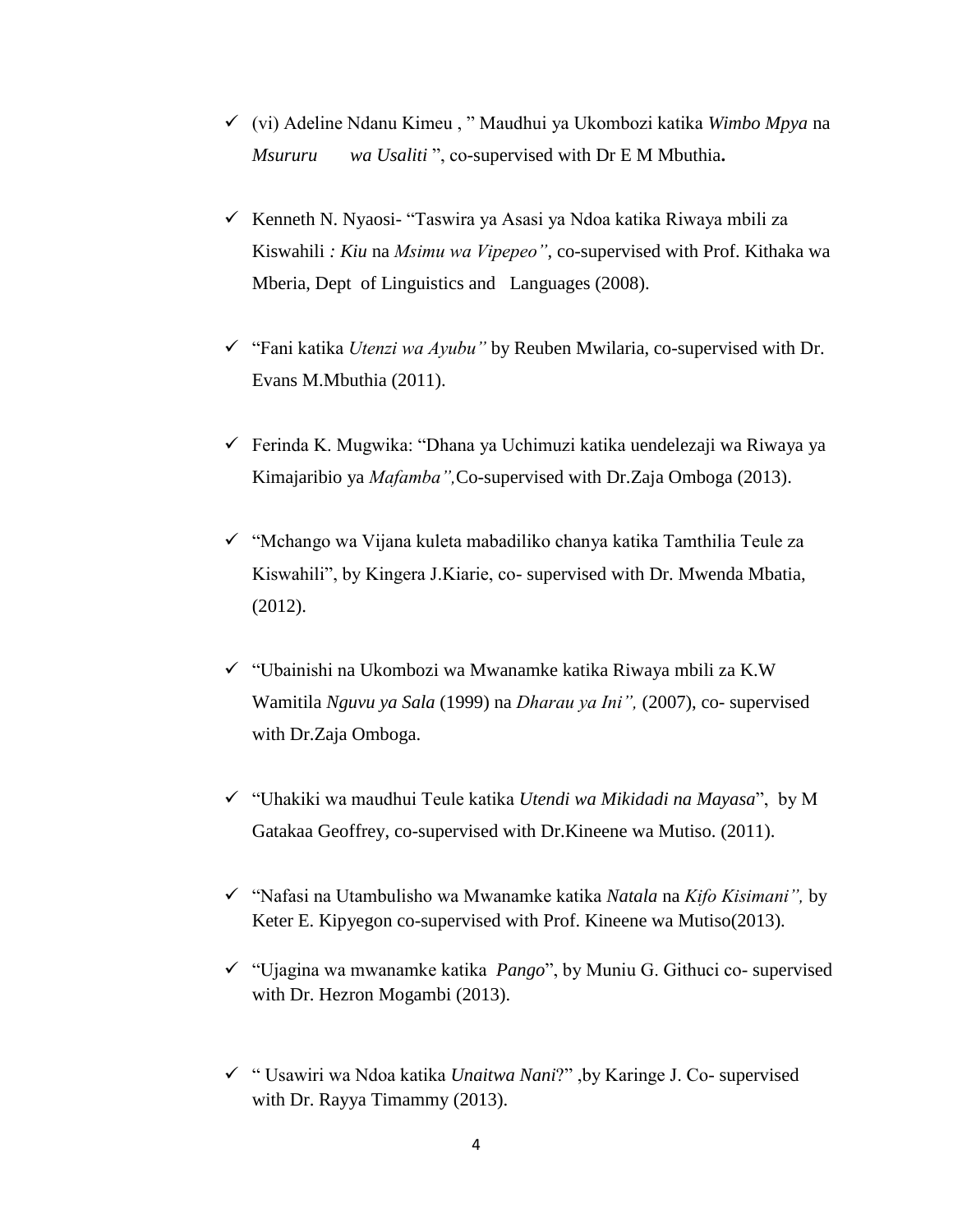- " Mtindo unavyoendeleza Maudhui katika *Natala*", by Murungi G. Kanyua. Co- supervised witih Dr. Rayya Timammy (2013).
- " Sifa za Uhalisiajabu na umuhimu wake katika *Utenzi wa Mwana Fatuma",*  by Vutagwa L. Florence co- supervised with Prof Kineene wa Mutiso (2013).
- $\checkmark$  " Ukuaji wa Muundo na Mawazo katika tamthilia za Timothy Arege : Mtazamo wa Umuundo " ,by Ndege M. Charles co- supervised with Dr. Zaja Omboga (2013).
- "Uhakiki wa Maudhui na Mtindo katika *Tikitimaji*" by Margaret Muthoni.in collaboration with Dr E M Mbuthia,University of Nairob(,2014).
- "Ishara katika *Kaptula la Marx* na *Kijiba cha Moyo* : Mtazamo wa Kisemiotiki" byKilanga Benjamin co-supervised with Dr. E M Mbuthia, University of Nairobi(,2014).

#### **ACADEMIC PUBLICATIONS**

#### **(a) Papers in Refereed Journals**

- 'Changamoto za kuueleza msamiati wa Samaki : Mtazamo wa Kiuhusiano' in *Mwanga wa Lugha,Jarida la Idara ya Kiswahili na Lugha Nyingine za Kiafrika,Vol. 1,Issue 1,*April 2017, .Pps.9-20 in collaboration with John Habwe and Rayya Timammy.
- $\checkmark$  The Development of Kiswahili Prose and the Evolution of the Kiswahili Novel' in *Reyono : Journal of Interdisciplinary Studies,Vol.5,Issue 2*,July 2016.Pps 21-43 in collaboration with John Habwe and Rayya Timammy.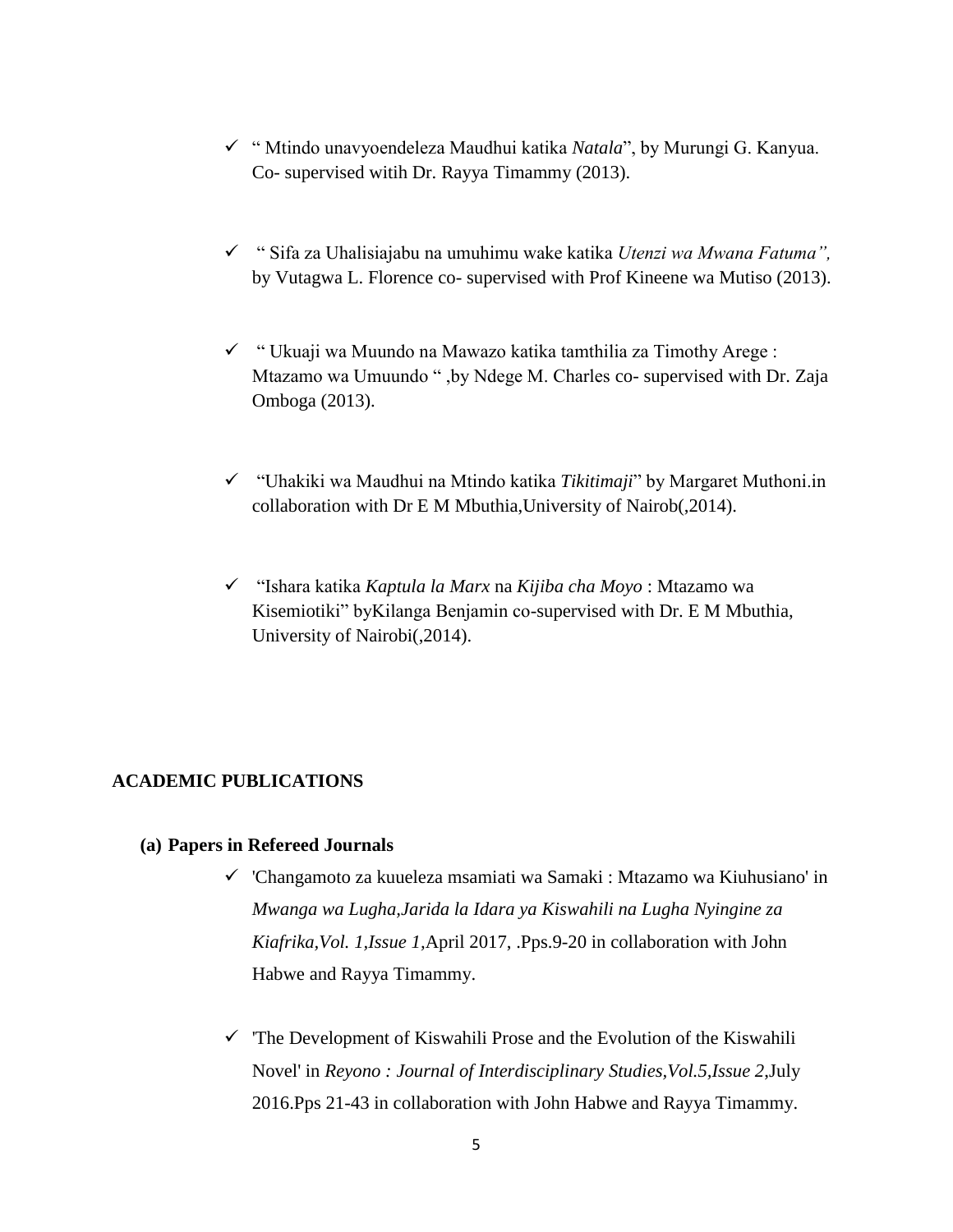- $\checkmark$  "Construction of Gender Identity in Two Kiswahili Short Stories", in *Pathways to African Feminism*,Journal of African Women Study Centre,Vol. 1,Issue 4,Sept. ISSN 2309-3625.2016.Co-authored with Rayya Timammy.
- "Ulimwengu wa Kanga" in *The University of Nairobi Journal of language and Linguistics,*Vol. 5,Feb. 2016.Co-authored with Rayya Timammy.
- *"Wanawake Wachukua Hatua Nyingine :*Analyzing Women's Identities in Kiswahili Short Stories", in *Swahili Forum 20* (2013) ISSN 1614-2373 in collab. with Dr. Rayya Timammy.
- " A Thematic Analysis of *Utendi wa Mwana Kupona ;*A Swahili/Islamic Perspective",co-authored with Dr.Rayya Timammy in *Journal of Education and Practice,Vol.4,No.28,Dec.,2013.ISSN 2222-288X (Online).*pp 8-15.
- $\checkmark$  "Characterization and the Construction of Gender Identity in John Habwe's *Maumbile si Huja*, Co-authored with Dr. Rayya Timamy in *International Journal of Education and Research, Vol 1, No.9* Sept.2013*,* ISSN 2201-6740 (online) pdf, Pp 1-181.
- "Androgyny and Women's Identity in Ari Katini Mwachofi's *Mama Ee",*  Co-authored with Dr. Rayya Timamy in *International Journal of Education and Research Vol 8., No.8 August 2013*. ISSN 2201-6740 (online) pdf. Pp 1- 12.
- "Lugha ya Kiswahili: Pijini au Krioli?", in *Mulika* No. *25*, 2002, Dar es Salaam : TUKI. 2002.
- "The Image of Woman in S.A Mohamed's *Tata za Asumini",* in *Kiswahili*, *Vol.60/1* Dar es Salaam, 1997, DSM : TUKI,Pp 25-30.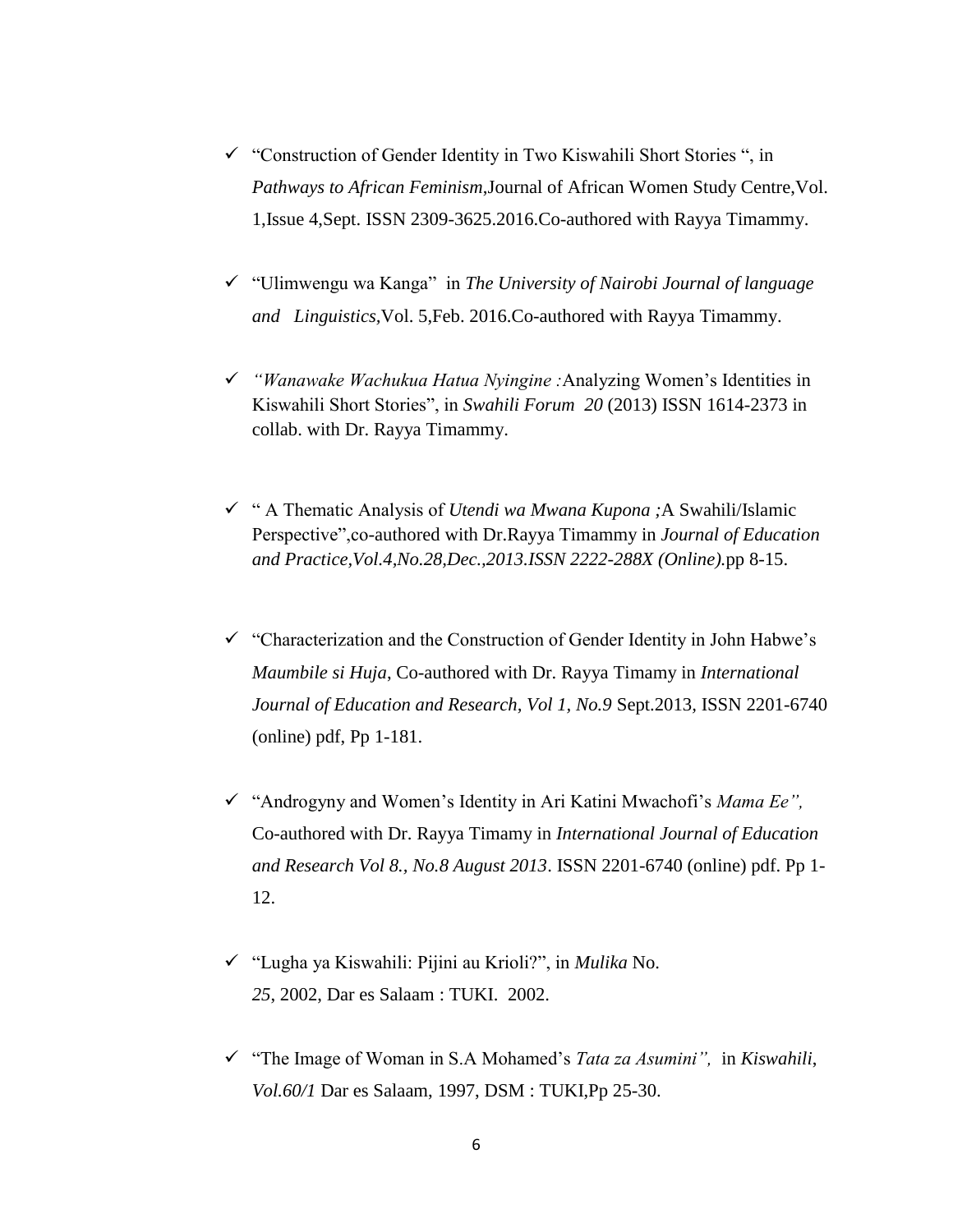"Ushairi wa Kiswahili: Huru na wa Kimapokeo", in *Sauti ya Umma, Jarida la Maarifa ya Kiislamu.* No.69, 1996. Pp.22-23

#### **(b) Books**

- *Kosa la Nani*? *Na Hadithi Nyingine* (editor),Nairobi : Vide-Muwa Publishers.ISBN 9966-50-011-1.2018.
- M*wongozo wa Kifo Kisimani.* Nairobi : Longhorn Publishers.ISBN 9966-49- 778-1.2006.

#### **(c) Other Contributions to Kiswahili Language and Literature**

- $\checkmark$  PhD Thesis "A Critique of the Mapping and Construction of Gender Identity and Authority in selected Kiswahili Novels", University Of Nairobi,2011.
- M.A Thesis "Maudhui katika *Utenzi wa Mwanakupona"*,University Of Nairobi, 1992.

### **(d) Other Activities**

#### **(i) Translations**

- $\checkmark$  Translated a series of Children's religious Texts for The Cultural Council,Islamic Republ of Iran Embassy ( 1999-2007).
- $\checkmark$  Translated A Peer Training Manual on 'The Prevention, Management, Care and Support for people Living with or Affected by HIV Infection' for Programme for Appropriate Technology in Health (PATH),1999-2004.
- $\checkmark$  Translated a Training Manual on 'HIV Prevention, Treatment , Care and Support' for The International Federation of Red Cross and Red Crescent in collaboration with Prof. Rayya Timammy in 2008.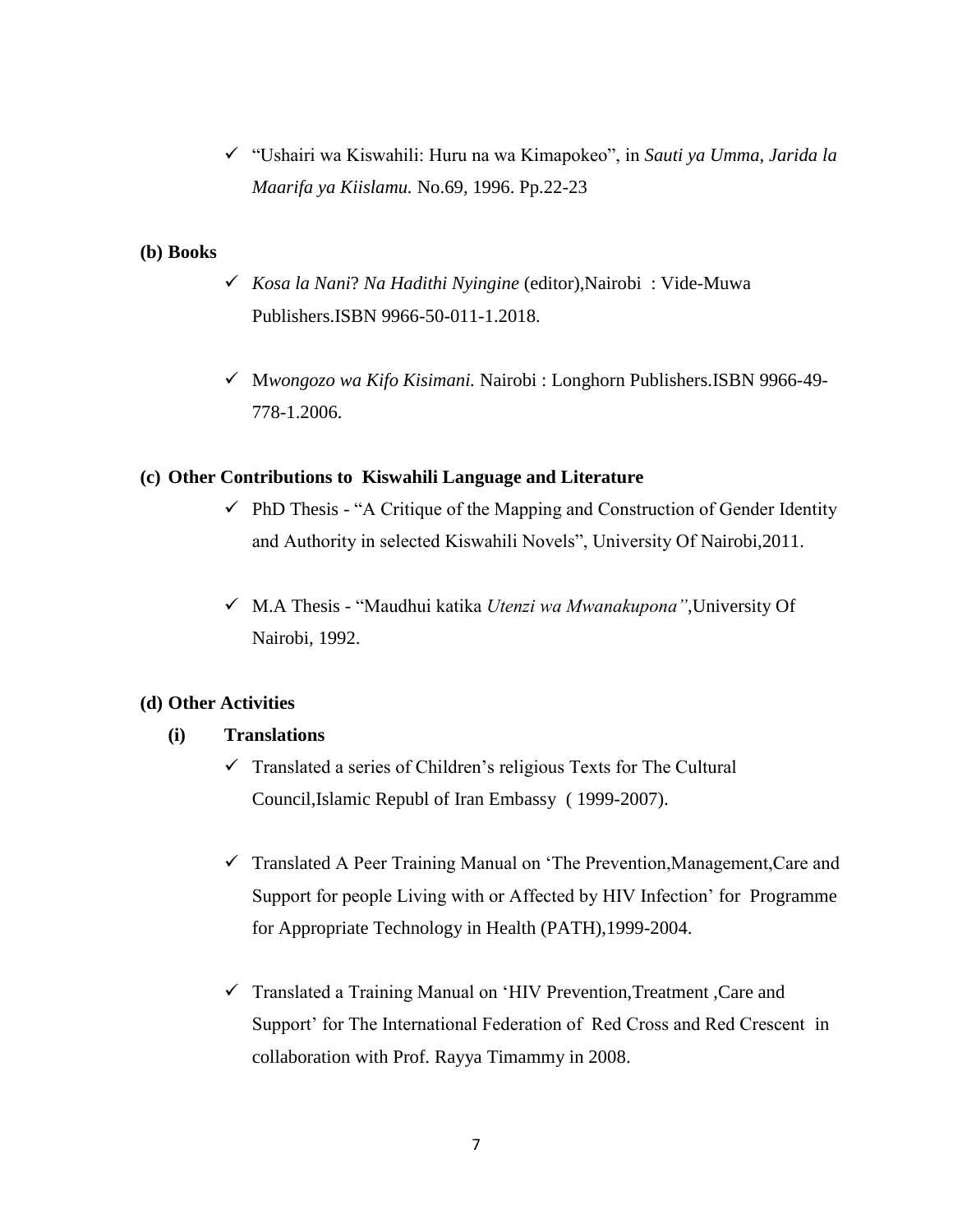$\checkmark$  Translated 'The Outcome of the 2006 Kenya Constitution Referendum' in collaboration with Prof. Kithaka wa Mberia,Prof. Rayya Timammy and Dr.Hannah Mwaliwa in 2008.

#### **(ii) Appearances in Media Houses**

- Featured in *Taifa Leo* of Thursday in the segment 'Gwiji wa Wiki' in which my academic profile was captured as well as a brief biography of when and when born, schools attended, working experience, what motivates me to write fiction(short stories), my advice to budding writers and lovers of Kiswahili literature, etc. Pgs 11-15. May 4th, 2017.
- $\checkmark$  Appeared on QTV where I talked about Kenya's independence struggle and the role the Kiswahili language played in that struggle.Dec.,12,2014.
- Participated in the Kiswahili programme 'Ukumbi wa Lugha' on *Radio Maisha* where I talked about the Kiswahili Language and Literature and the challenges a Kiswahili scholar faces in his research activities,teaching and writing in 2011.

#### **(iii) Other Publications**

#### **Short Stories**

- "Kosa la Nani?" in Swaleh, A (editor).*Kosa la Nani? Na Hadithi Nyingine* . Nairobi : Vide-Muwa Publishers.ISBN 9966-50-011-1.2018.
- "Natija ya Mapuza" in *Kopo la Mwisho na Hadithi Nyingine* in Omar Babu (editor), Nairobi : EAEP Ltd. ISBN 978-9966-25-77-2.(2011)
- " Utamu wa Msamaha" in *Sina Zaidi na Hadithi Nyingine* in K. Walibora and P.I Iribemwangi (editors), Nairobi : Target Publications, ISBN 978-9966-002- 77-8. Pp. 20-33 (2011)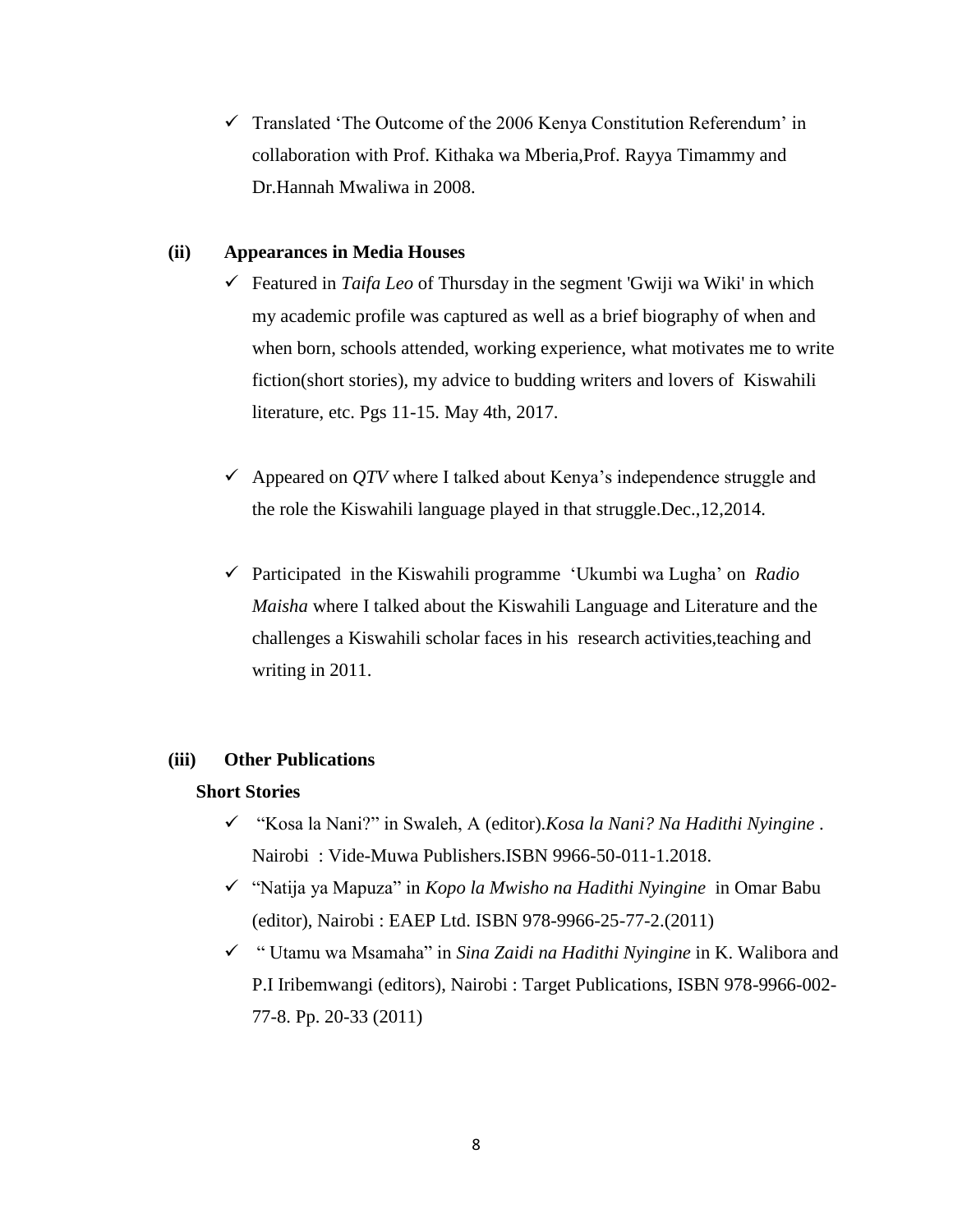- "Jinga Likierevuka" in *Wali wa Ndevu na Hadithi Nyingine* in K.W.Wamitila (editor). Nairobi : Vide-Muwa Publishers.ISBN 99766-773-55-X.Pp 105-124 (2010)
- "Alidhani kapata" in *Alidhani Kapata na Hadithi Nyingine* in P.I.Iribemwangi (editor).Nairobi : EAEP.ISBN 978-9966-25-522-2.Pp.84-94.(2007).
- "Naye Huyo M'me Mwenzangu? " in *Alidhani Kapata na Hadithi Nyingine* in P.I.Iribemwangi (editor). Nairobi : EAEP.ISBN 978-9966-25-522- 2.Pp.145-154.(2007).
- " Pwaguzi " in *Mayai Waziri wa Maradhi na Hadithi Nyingine* in K.W Wamitila (editor). Nairobi : Focus Publishers. ISBN 9966-882-97-9.Pp 50- 56.(2004).
- "Uhuru Ulioupania" in *Kunani Marekani? na Hadithi Nyingine*in P.I. Iribemwangi (editor). Nairobi : Target Publishers. ISBN 978 9966 002 76 1. Pp. 33-49 (2011).

## **(iv) Lecture Series**

 $\checkmark$ 

- *Riwaya ya Kiswahili* (BSW 308) Department of External Studies in colab. with R. Timammy (2013).
- *Tamthilia ya Kiswahili* (BSW 205) Department of External Studies in colab. with R. Timammy and E.M.Mbuthia (2017).

# **CONFERENCES,SEMINARS AND WORKSHOPS ATTENDED AND PAPERS PRESENTED**

- "Ubainishi wa Mwanamke katika *Natala".* Paper presented at Kiswahili Language Conference whose theme was " Lugha na Mikondo ya Fikra", organized by the Department of Kiswahili, CEES in collaboration with CHAKITA, Lenana House, October 2-6, 2002.
- $\checkmark$  Attended 3<sup>rd</sup> Mother Language Conference at the University of Nairobi in Feb., 2018.
- $\checkmark$  Attended 2<sup>nd</sup> Mother Language Conference at the University of Nairobi in Feb., 2016.
- $\checkmark$  "Ulimwengu wa Kanga" paper co-authored with R.Timmamy and presented at First Mother Language Conference at The University of Nairobi in November ,2015.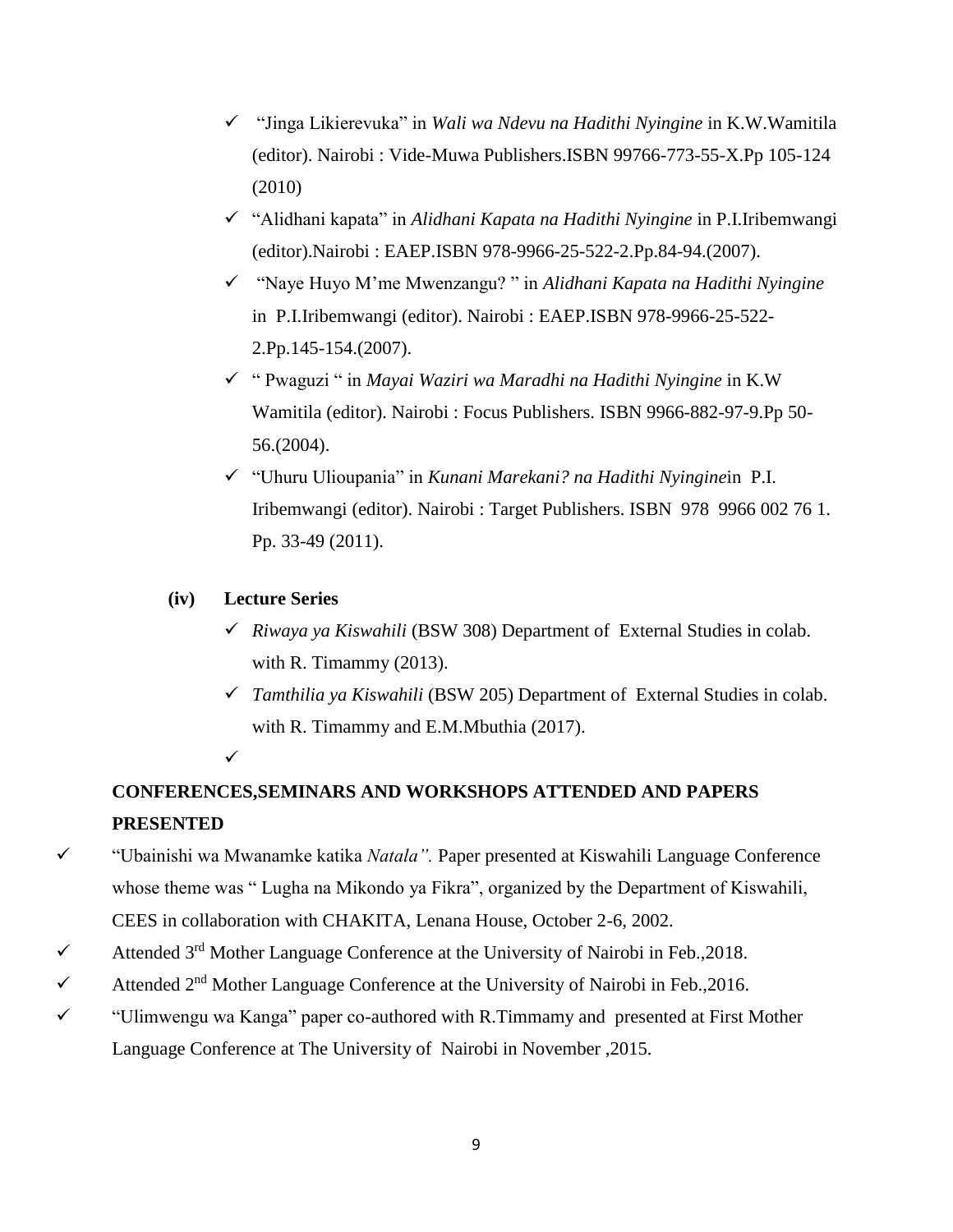- "Construction of Gender Identity in two Kiswahili Short Stories" (co-authored with R. Timammy) and presented at workshop whose theme was 'Experiences,Challenges and Opportunities in the Discourse on African Women in Scholarship' held on the 27.08.2015 at the University of Nairobi.
- $\checkmark$  Attended conference organized by Chama cha Wanafunzi wa Kiswahili (CHAKINA),Chuo Kikuu cha Nairobi at Kikuyu Campus,University of Nairobi in May,2015.
- $\checkmark$  Attended a Kiswahili Language and Literature Conference organized jointly by the Department of Kiswahili and Chama cha Wanafunzi wa Kiswahili wa Chuo Kikuu cha Nairobi at Kikuyu Campus,University of Nairobi,June 2016.
- "Literature as a Medium for Moral Instruction : Ahmad Nassir's *Utenzi wa Mtu ni Utu*" ,Paper co-authored with R. Timammy and presented at the Second Inter-denominational Conference organized by various Interdenominational organizations,held on 06.03.2016 at the University of Nairobi.
- $\checkmark$  Attended a workshop organized by The Cultural Council, Islamic Republic of Iran Embassy on 'The ancient and Continuing Relationship between The Kiswahili Language and the Persian (Farsi) Language' at the Cultural Centre,Islamci Republic of Iran Embassy,2012.

## **COMPLETED RESEARCH PROJECTS**

- $\checkmark$  PhD. Research Project "A Critique of the Mapping and Construction of Gender Identity and Authority in selected Kiswahili Novels", Funded by the Dean's Committee,University of Nairobi.2011.
- Masters Degree Project "Maudhui katika*Utendi wa Mwanakupona,"* part of the requirements of M.A degree in the Department of Linguistics and Languages. University of Nairobi.1992.

#### **Trainings Attended**

- $\checkmark$  Training on 'The Effective Supervision of PhD. Students' at the Central Caterng Unit, University of Nairobi,Feb.,2018.
- $\checkmark$  Training on Programme for the Detection of Plagiarism in Theses and Scholarly Discourse' at the Jomo Kenyatta Memorial Library,University of Nairobi,2017.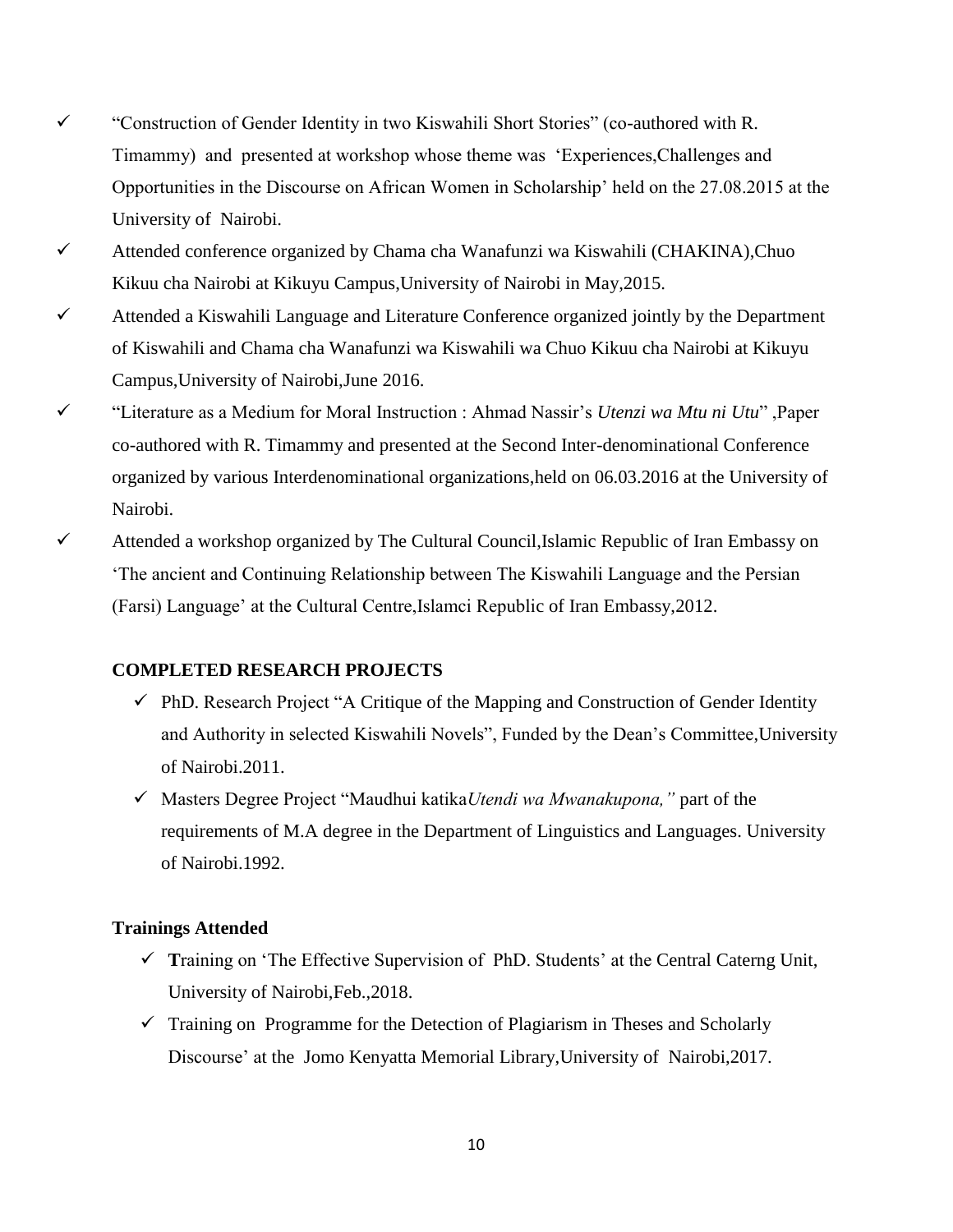- $\checkmark$  KENET Workshop on 'How to access Professional and Scholarly Material on the Global Web',at the University of Nairobi.April,2016.
- $\checkmark$  Seminar on 'The Ethics Guiding Teaching Practise Supervision' at the Multi-Purpose Hall,Kikuyu Campus.April,2012.
- Workshop on 'The Intearction of Learner,Student Teacher and Supervisor During Teaching Practice',College Boardroom,Kikuyu Campus,University of Nairobi.
- $\checkmark$  Training on 'The Role of the Student Teacher and Challenges During Teaching Practice'.University of Nairobi,March,2009.
- $\checkmark$  Training in Pedagogy held at the Kenya Utalii College, 31<sup>st</sup> Jan, 2007.
- $\checkmark$  Paramilitary Training at The Addministration Police Training College, Embakasi 1990.
- $\checkmark$  Pre-University Entry Training at the National Youth Training College, Gilgil.April to May,1985.

## **Membership of Examination Boards.**

- $\checkmark$  Member of the Faculty of Arts Examination Board, CHSS.
- $\checkmark$  Member of the School of Education Examination Board, CEES.
- $\checkmark$  Member of the Faculty of External Studies Examination Board, CEES

# **REFEREES**

## **Prof.Rayya Timammy**

Dept of Kiswahili, University of Nairobi

P.O BOX 30197-00100, G.P.O

## NAIROBI

Email add:rayya@uonbi.ac.ke/rayyat@yahoo.com

# **Prof.K.W.Wamitila**

Dept. of Kiswahili, University of Nairobi

P.O BOX 30197-00100, G.P.O

NAIROBI

Email add: wamitila@hotmail.com

# **Dr.Evans M.Mbuthia**

Dept. of Kiswahili, University of Nairobi